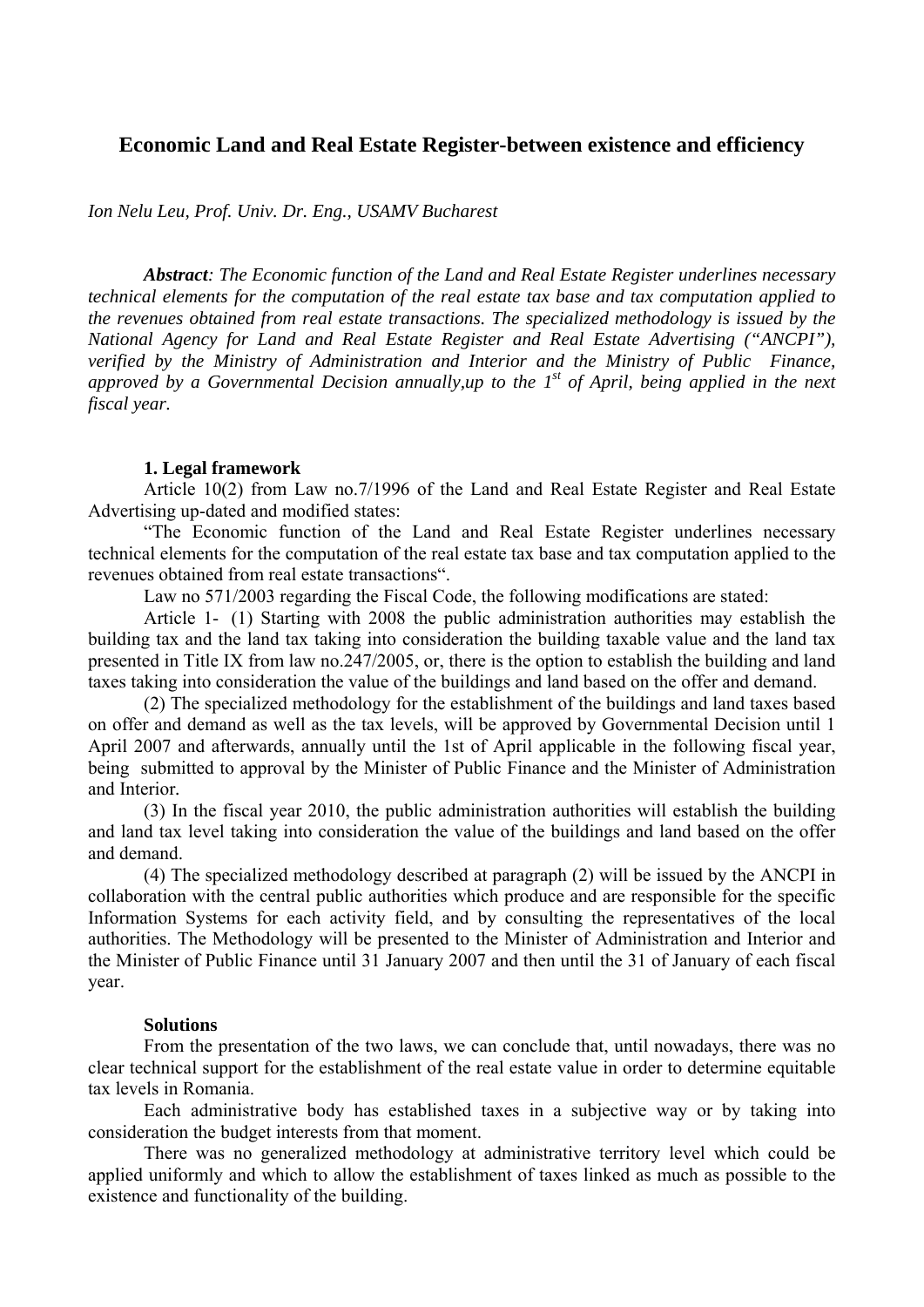Because of this, an interministerial commission was established within ANCPI which will consider from a technical point of view the problem of the building solvency in the context of their economic existence.

This Commission has been operating since January 2005, has been developing it 's activity on a monthly basis and has official representatives from : The Public Finance Ministry, the Ministry Administration and Interior, the Ministry of Agriculture, Forests and Rural Development, the Ministry of Transport, Constructions and Tourism, the Ministry of Environment and Waters Management, University of Agronomical Sciences and Veterinary Medicine from Bucharest and Cluj-Napoca, the Academy of Silvical and Agriculture science, Bucharest Subway, the Ministry of Economy and Commerce, ANEVAR, Vulcana Băi Targovişte county, the Real Estate Chamber from Bucharest, Romania, the National Union of Real Estate Agents, the Association of real estate agents and real estate investors from Romania, the Revenues-budget Service, district 2, Bucharest, etc.

As a consequence of the activity of this commission, of the results obtained and of the international contacts of the management of the ANCPI (Italy, Republic of Moldavia, Sweden, etc), from January 2006, the economic Land and Real Estate Register Service was introduced in the organizational chart of the Agency for which specialists were selected through examinations and today it is working.

The main task of this Service is to issue, together with the Commission mentioned above, a Regulation and a Methodology for real estate evaluation.

Evaluation methodologies for land within the built-up area and outside cities, with or without constructions, as well as urban real estate evaluation of all types of buildings.

The basic principal for the establishment of the methodology is their evaluation in the context of offer and demand concept in a functional market economy.

#### **2. Project regarding the Unitary Method for the Real Estate Solvency**

We are trying to establish a marking algorithm (solvency) for each real estate property based on the market value of these properties. The suggested method, the one regarding the establishing of the real estate's market value as well as the final result, i.e the marks for each property, is intended to be applied unitary, in the same way for all properties.

In practice, of course, there will be plenty situations when the method could not be applied, because of lack of information, which is normal for any evaluation method, or there will be situations which will be solved by adding the necessary information or by adding, in time, other classic techniques of evaluation.

# **2.1. Definition of Real Estate Solvency**

By solvency action is defined the realization of the real estate property value through a marking algorithm.

We notice that the value of each type of real estate property may be established through a surface unit of measurement (per square meter) and this value can be defined on a 1 to 100 points scale.

Thus, 1 point is granted for the lowest value /square meter and 100 points for the highest value/square meter for the same type of property (the maximum and minimum values are determined from the study of the Real estate market and the analysis of the real estate database constituted for the application of the method described below.

In this way, a computation can be obtained of the value of the solvency point for the moment when these estimations were made.

The value of the solvency point and even the marking of each real estate property may be annually recomputed using the method suggested.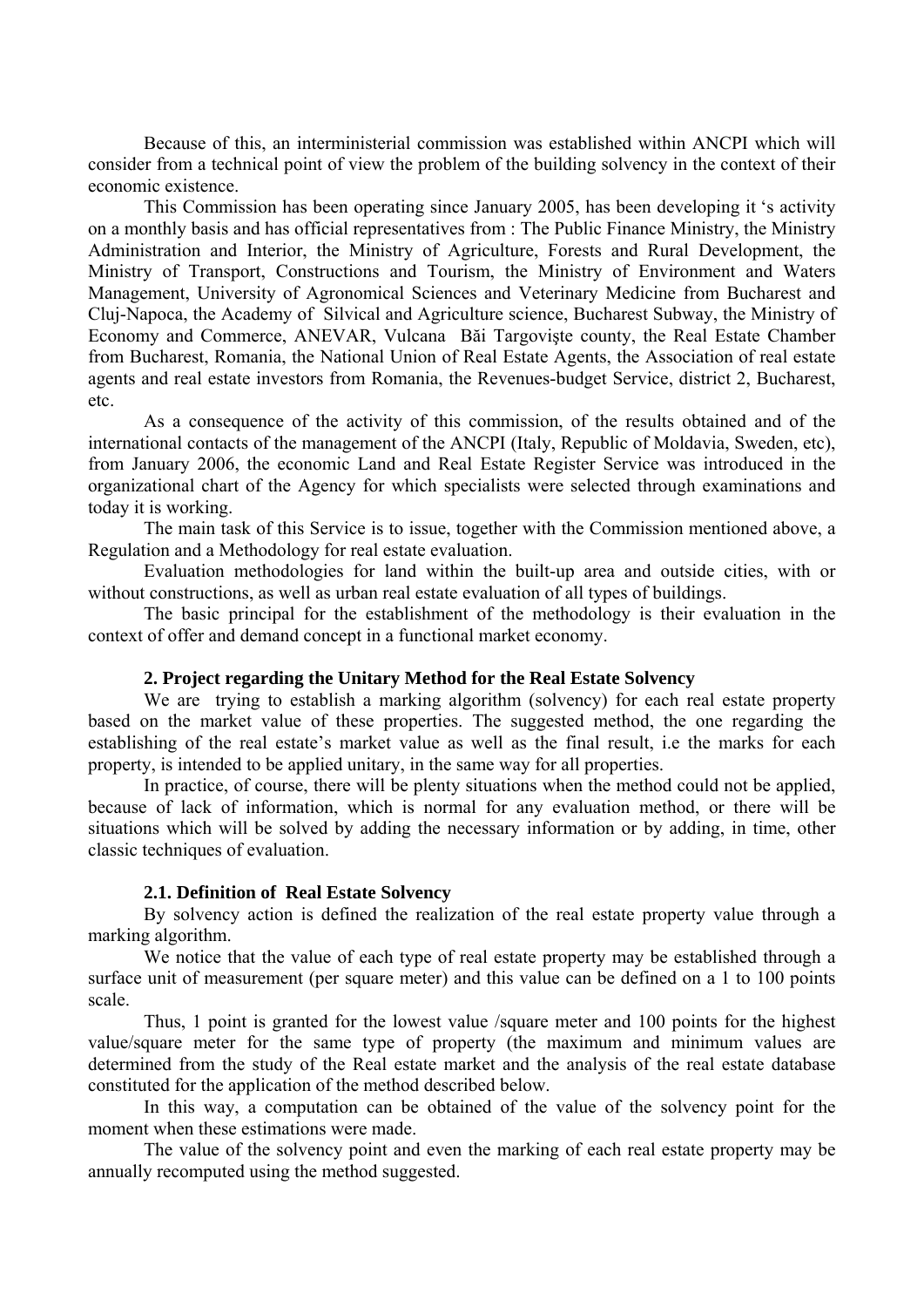The marking which will define each real estate property (i.e the solvency value) may be used if a proportional taxation system will be implemented.

### **2.2. Definition of Real Estate Types and their Defining Elements**

Any real estate property can be defined as a plot of land with fixed coordinates on which may exist:

- a construction;
- a plantation;
- a watery area;
- a forestry area.

Each of the above constitute types of real estates.

Land can be within the built-up area and outside cities.

The defining elements (and which can become comparative elements) should be proved by a legal document (i.e the surface and the widnes of a plot of land should be excerpted from a technical Land Register, the existence or non-existence of the sewerage near the property should be attested from the Plan of Real Estate Net, etc.)

# **2.3. Method of Solvency Realization**

The method states the establishment of the real estate market value through statistical and comparative analysis of the real estate data bases created for this purpose.

This method can be applied by analysis of the data regarding the transactioned real estate market value.

The values obtained (through statistical analysis) will be extrapolated for the real estate which were not transactioned and to those which, probably, are not intended to be transactioned and will be checked (by sampling on or demand) through other methods of evaluation and compared with values from the real estate market.

Later on, these values are transformed in solvency points according to each type of real estate.

The method of statistical analysis should be realized by a group of experts according to a consultancy contract and should take into consideration specific elements for the Romanian market, aside the specific statistic mathematical elements for the analyzed field. The Romanian market is a very dynamic market from the European Union adheration point of view and has many distortions and disagreements between the market values and the ones obtained by using classical evaluation methods.

# **2.4. Real Estate Database and Means of Realization**

The data bases will contain property identification elements of descriptive elements, the value of the property being excerpted from valid legal documents (such as : Technical Real Estate Register, Land Register, Plans of Urban Real Estates Net, etc)

Data bases will need to be organized in : General Real Estate Data Base (containing all real estate properties at national level and to which the result of the statistical analysis is applied, they are attributed values by comparison with the values of the real estates properties obtained by using the statistical analysis.)

These databases will probably belong and will be managed by the State, due to their dimensions and the existence of 'sensitive' elements.

Operational Data Bases (data which contain the transactioned values and to which the statistical analysis is applied and which led to the establishment of the real estates market values).

Real Estate Market's Data Bases (data which represent the current offer on the real estate market and where the results of the statistical analysis should be found) ; these data bases allow the